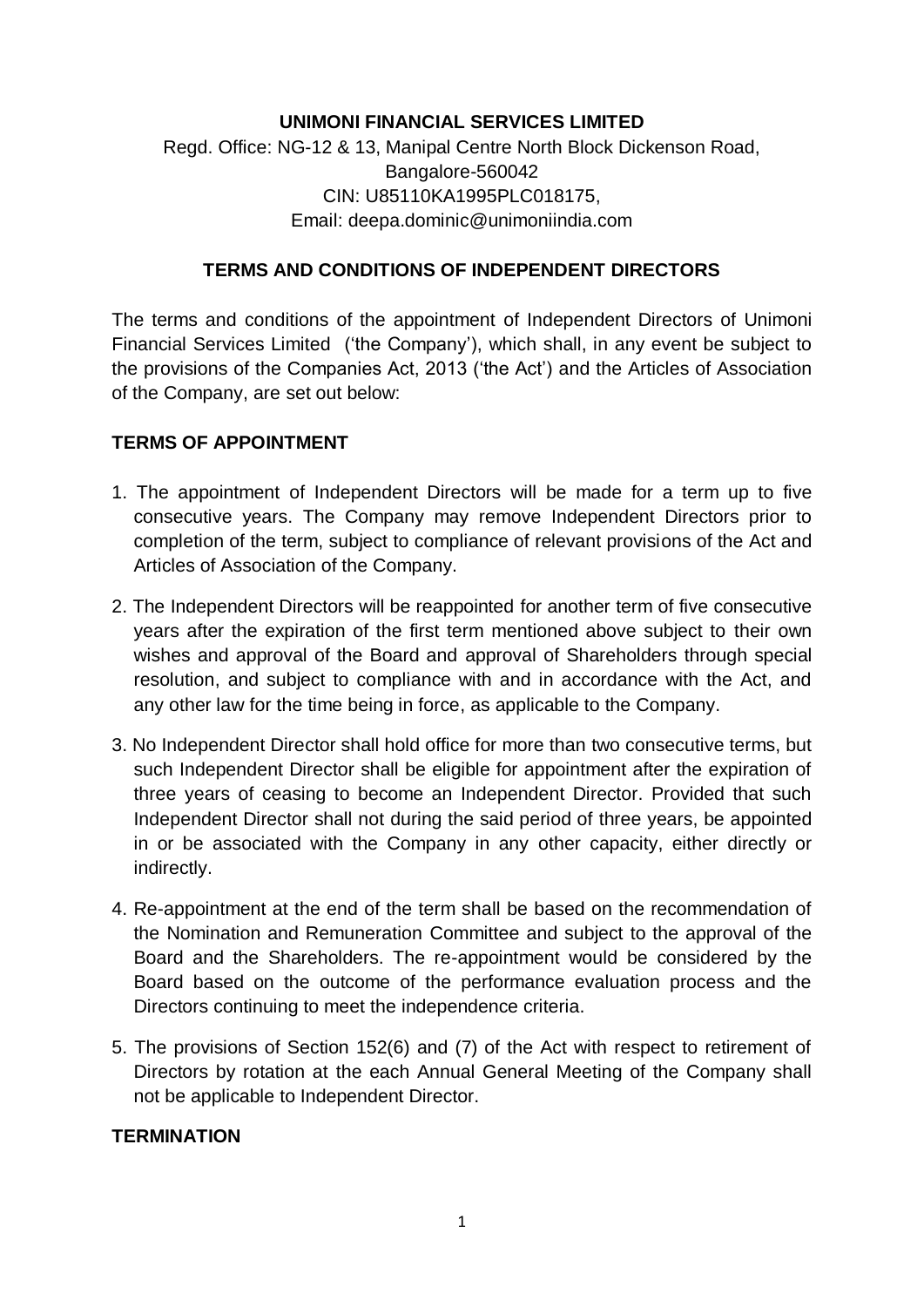- 1. Notwithstanding anything contained herein, the appointment of Independent Directors may be terminated in accordance with the provisions of the Articles of Association of the Company or on failure to meet the parameters of independence as defined under Section 149(6) of the Act or on the occurrence of any event as defined under Section 167 of the Act.
- 2. The resignation or removal of an Independent Director shall be in the same manner as is provided in Sections 168 and 169 of the Act. The Independent Directors may resign from the Office of Director by issuing a notice to that effect to the Company in writing stating therein, the reasons for resignation. Such resignation shall either be effective from the date of receipt of resignation by the Company or the date that may have been specified in the notice whichever is later. In terms of provisions of the Act, at their option, they may file a copy of their resignation letter with the Registrar of Companies.
- 3. Independent Directors will not be entitled to any compensation for loss of office.

## **ROLES, FUNCTIONS AND DUTIES**

- 1. As Members of the Board, the Independent Directors along with the other Directors will be collectively responsible for meeting the objectives of the Board which include:
	- a. Requirements under the Act read with Schedule IV of the Act.
	- b. Accountability under the Directors' Responsibility Statement.
	- c. The roles and duties of Independent Directors will be those normally required of a Non-Executive Independent Director under the provisions of the Act. There are certain duties prescribed for all the Directors, both Executive and Non-Executive, which are fiduciary in nature and are as under:
		- i. Act in accordance with the Company's Articles of Association.
		- ii. Act in good faith in order to promote the objects of the Company for the benefit of its Members as a whole, and in the best interest of the Company.
		- iii. Discharge duties with due and reasonable care, skill and diligence.
		- iv. Not involve in a situation in which they may have a direct or indirect interest that conflicts, or possibly may conflict, with the interest of the Company.
		- v. Not achieve or attempt to achieve any undue gain or advantage either to themselves or to their relatives, partners or associates.
		- vi. Not assign their office as Director and any assignments so made shall be void.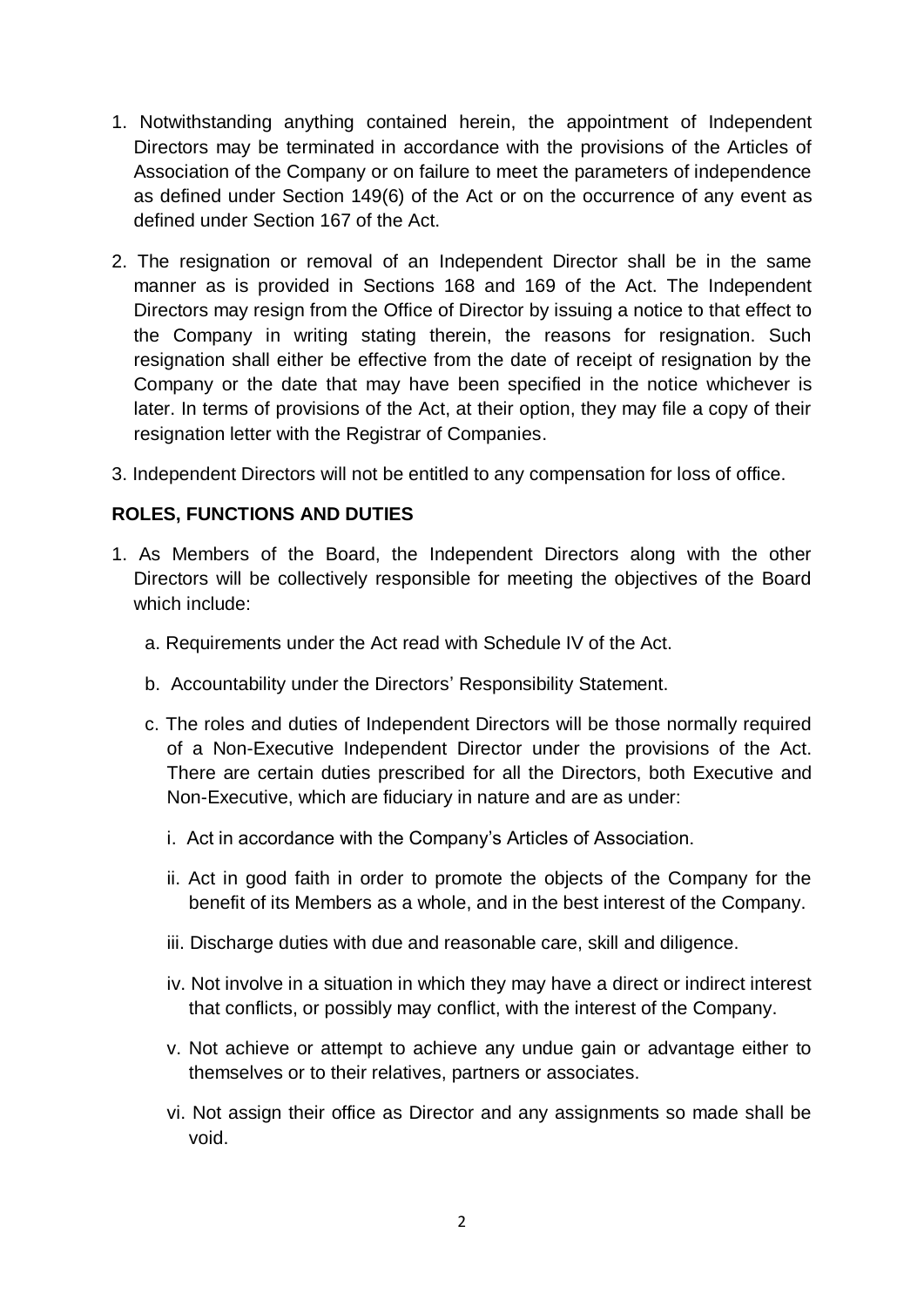- vii. Agree to devote such time as is prudent and necessary for the proper performance of their role, duties and responsibilities as Independent Director.
- 2. In addition to the above requirements, the Board of Directors also expects Independent Directors to perform the following functions:
	- i. Constructively challenge and help develop proposals on strategy for growth of the Company.
	- ii. Evaluate the performance of Management in meeting agreed goals and objectives.
	- iii. Satisfy themselves on the integrity of financial information and that financial controls and systems of risk management are effective and defensible.
	- iv. Determine appropriate levels of remuneration of Executive Directors and play a prime role in appointing, and where necessary, removing Executive Directors and in succession planning.
	- v. Take responsibility for the processes for accurately reporting on performance and the financial position of the Company.
	- vi. Keep Governance and Compliance with the applicable legislation and regulations under review and the conformity of Company's practices to accepted norms.
	- vii. Have at least one meeting in a financial year with other Independent Directors without the attendance of other Non-Independent Directors and members of Management to review the performance of the Non-Independent Directors and Board as a whole, including performance of Chairman of the Board, and assess the quality, quantity and timeliness of flow of information between the management and the Board that is necessary for the Board to effectively and reasonably perform their duties.

## **LIABILITIES**

- 1. Though the Board as a whole is collectively responsible for promoting the success of the Company by directing and supervising its affairs in a responsible and effective manner, in capacity as an Independent Director, they will be liable in respect of such acts of omission or commission by the company which had occurred with the knowledge of them, attributable through Board processes, and with the consent or connivance them, or where they have not acted diligently.
- 2. Any breach of duties specified or expected of them as an Independent Director may expose to penal consequences as specified under the Companies Act, 2013 or any other applicable law in force.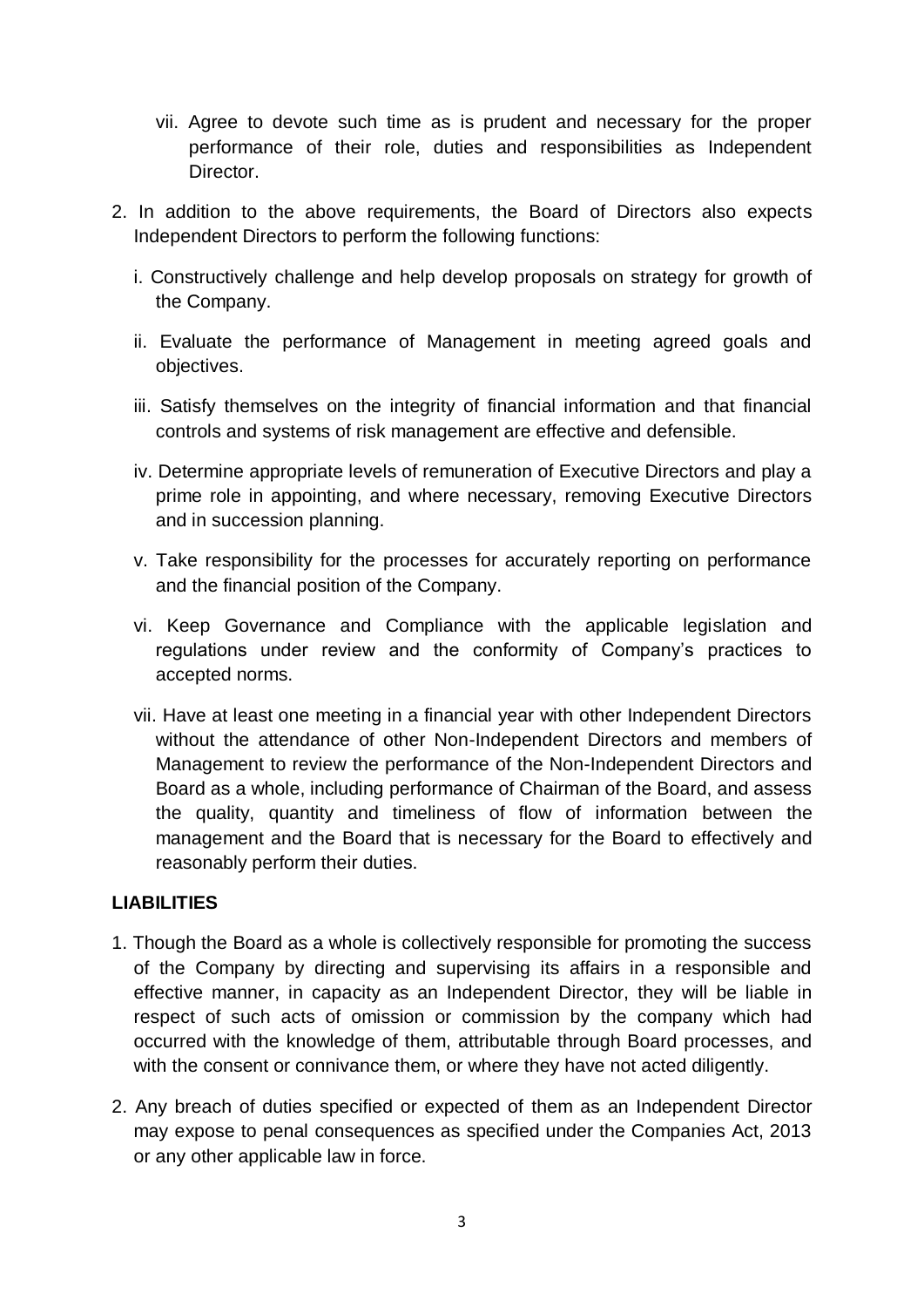## **BOARD COMMITTEES**

Independent Directors may also be appointed as a Member of the Audit Committee, the Nomination & Remuneration Committee, the Corporate Social Responsibility Committee and/or a Member of any other Committee as and when Board decides.

## **REMUNERATION**

- 1. Independent Directors will not be employees of the Company and their appointment letter shall not constitute a contract of employment. The Independent Directors will be paid such remuneration by way of sitting fees for Meetings of the Board and its Committees as may be decided by the Board.
- 2. In addition to the sitting fees, commission that may be determined by the Board may also be paid to them. In determining the amount of this commission, the Board, supported by the Nomination and Remuneration Committee, may consider performance of the Company and their performance as evaluated by the Board.
- 3. Independent Directors have no entitlement to any bonus during the appointment and no entitlement to participate in any Employee Stock Option Scheme operated by the Company or any Group Company.

# **REIMBURSEMENT OF EXPENSES**

The Company may pay or reimburse to the Director such expenditure, as may have been incurred by them while performing their role as an Independent Director of the Company. This could include reimbursement of expenditure incurred by them for accommodation, travel and any out of pocket expenses for attending Board/ Committee Meetings, General Meetings, Court Convened Meetings, Meetings with Shareholders/Creditors/Management, site visits, induction and training (organized by the Company for Directors) and in obtaining, subject to the expense being reasonable, professional advice from independent advisors in the furtherance of their duties as Independent Directors.

## **INSURANCE**

The Company has Directors' and Officers' Liability Insurance and it is intended that the Company will assume and maintain such cover for the full term of appointment of Independent Directors.

## **INDEPENDENT PROFESSIONAL ADVICE**

There may be occasions when Independent Directors consider that they need professional advice in furtherance of their duties as Director and it will be appropriate for them to consult independent advisers at the Company's expense. The Company will reimburse full cost of expenditure incurred in accordance with the Company's Policy.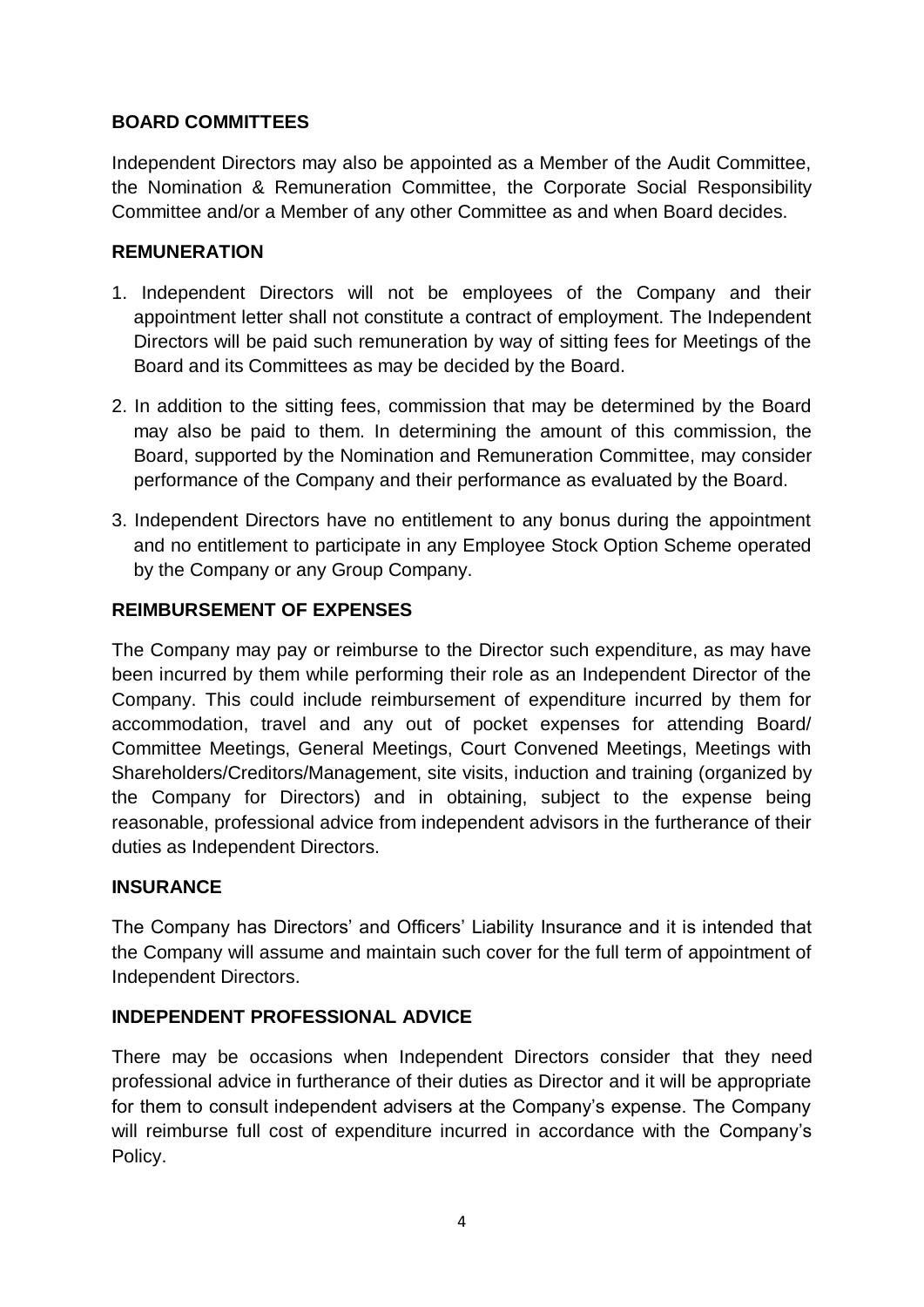## **TRAINING AND DEVELOPMENT**

The Company may, if required, conduct formal Training Program for its Independent Directors. The Company may, as may be required, support Directors to continually update their skills and knowledge and improve their familiarity with the Company and its business. The Company will fund/arrange for training on all matters which are common to the whole Board.

### **PERFORMANCE APPRAISAL / EVALUATION PROCESS**

- 1. As Independent Directors are the Members of the Board, their performance as well as the performance of the entire Board and its Committees will be evaluated annually. Evaluation of each Director shall be done by all the other Directors.
- 2. The criteria for performance evaluation will be as determined by the Nomination and Remuneration Committee. The evaluation process shall remain confidential and shall be a constructive mechanism to improve the effectiveness of the Board / Committee.

#### **DISCLOSURE OF OTHER DIRECTORSHIPS AND BUSINESS INTERESTS**

- 1. At the first meeting of the Board in every financial year of the Company or whenever there is any change in the circumstances which may affect Independent Directors' status as an Independent Director, they are required to give a declaration to that effect confirming that they meet the criteria of Independence as required under 149 of the Act.
- 2. Independent Director shall agree to furnish disclosure of interest to the Company as required under Section 184 and declaration as required under Section 164(2) of the Act.

## **CONFLICT OF INTEREST**

- 1. It is accepted and acknowledged that Independent Directors may have business interests other than those of the Company. As a condition to appointment, they are required to declare any such directorships, appointments and interests to the Board in writing in the prescribed form at the time of appointment.
- 2. In the event that circumstances seem likely to change and might give rise to a conflict of interest or, when applicable, circumstances that might lead the Board to revise its judgement that they are independent, this should be disclosed to both the Chairman and the Company Secretary.
- 3. They shall not participate in any business activity which might impede the application of their independent judgement in the best interest of the Company.

#### **CONFIDENTIALITY**